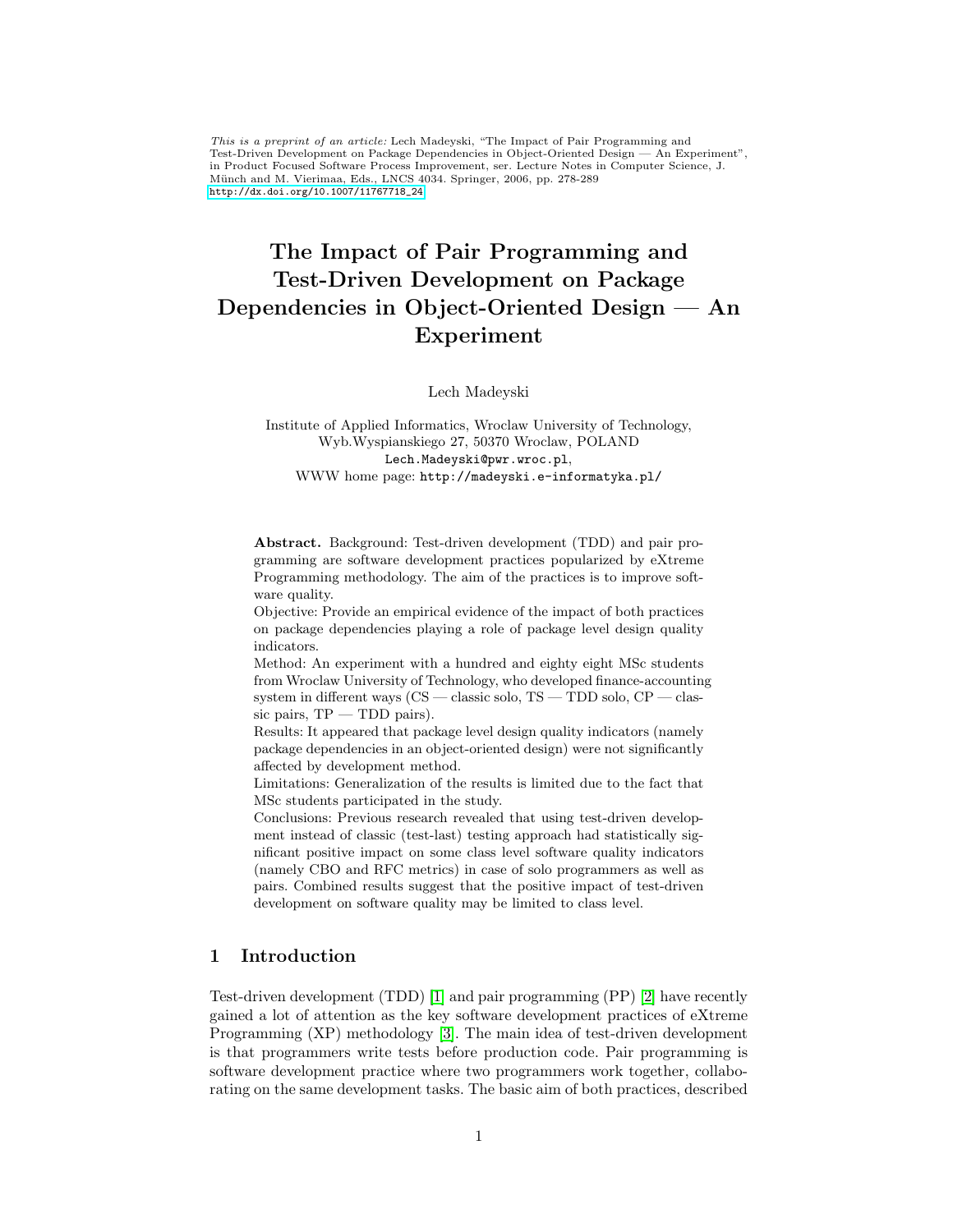in section [3.5,](#page-4-0) is to improve software quality. The question is whether both practices (used separately or together) really improve software quality.

Researchers and practitioners have reported numerous, often anecdotal and favourable studies of XP practices and methodology. Empirical studies on pair programming often concern productivity [\[4,](#page-10-3)[5,](#page-10-4)[6,](#page-10-5)[7](#page-10-6)[,8\]](#page-10-7). A few studies have focused on pair programming or test-driven development as practices to remove defects [\[5,](#page-10-4)[6](#page-10-5)[,9,](#page-10-8)[10\]](#page-10-9), influence external code quality (measured by the number of functional, blackbox test cases passed) [\[11,](#page-10-10)[12,](#page-10-11)[13\]](#page-10-12) or reliability of programs (a fraction of the number of passed tests divided by the number of all tests) [\[14,](#page-10-13)[15](#page-10-14)[,16\]](#page-10-15). Janzen [\[17\]](#page-10-16) has pointed out that there was no research on the broader efficacy of test-driven development, nor on its effects on internal design quality outside a small pilot study [\[18\]](#page-11-0). Recently, Madeyski [\[19\]](#page-11-1) pointed out that using test-driven development instead of classic (test-last) development had significant positive impact on two Chidamber and Kemerer (CK) [\[20\]](#page-11-2) class level software quality indicators — Response For a Class (RFC) and Coupling Between Object classes (CBO). Obtained results did not support similar, positive impact of pair programming practice [\[19\]](#page-11-1). Hulkko and Abrahamsson [\[21\]](#page-11-3) also suggested that pair programming might not necessarily provide as extensive quality benefits as suggested in literature. The key findings from empirical studies concerning software quality are summarized below in table [1.](#page-1-0)

|             | Study Environment Subjects |             | Key findings                                                  |
|-------------|----------------------------|-------------|---------------------------------------------------------------|
| PP studies: |                            |             |                                                               |
| [5,6]       | Academic                   | 41(14P/13S) | P had 15% less code defects than S                            |
|             | $[15,16]$ Academic         | 37(10P/17S) | P did not produce more reliable code                          |
| 21          | Acad./Ind.                 | $4x(4-6)$   | P did not provide extensive quality benefits                  |
|             | TDD studies:               |             |                                                               |
| 14          | Academic                   |             | $19(9CS/10TS)$ T did not produce more reliable code           |
|             | $[11,12]$ Industrial       |             | $24(6CP/6TP)$ TP products passed 18% more tests than CP       |
| [9,10]      | Industrial                 |             | $13(5CS/9TS)$ Minimal/no difference in $LOC$ per person-month |
|             |                            |             | T reduced defect rate by 40–50%                               |
| 18          | Academic                   |             | $8(1Cx4/1Tx4)$ No meaningful differences in package           |
|             |                            |             | dependencies between T and C project                          |
|             | Combined study:            |             |                                                               |
|             | $[13,19]$ Academic         | 188         | TS passed significantly less acc. tests than CS               |
|             |                            | (28CS/28TS/ | TP passed significantly less acc. tests than CP               |
|             |                            | 31CP/35TP   | No difference between CS and CP as well as TS                 |
|             |                            |             | and TP in <i>NATP</i> (Number of Acc. Tests Passed)           |
|             |                            |             | T had significant positive impact on RFC and                  |
|             |                            |             | CBO CK metrics in case of S and P                             |

<span id="page-1-0"></span>Table 1. Pair programming and test-driven development literature review. Abbreviations: S(Solo programmers), P(Pairs), x4(groups of four), T(TDD), C(Classic)

In spite of a wide range of empirical studies there is still limited evidence concerning the impact of pair programming and test-driven development on quality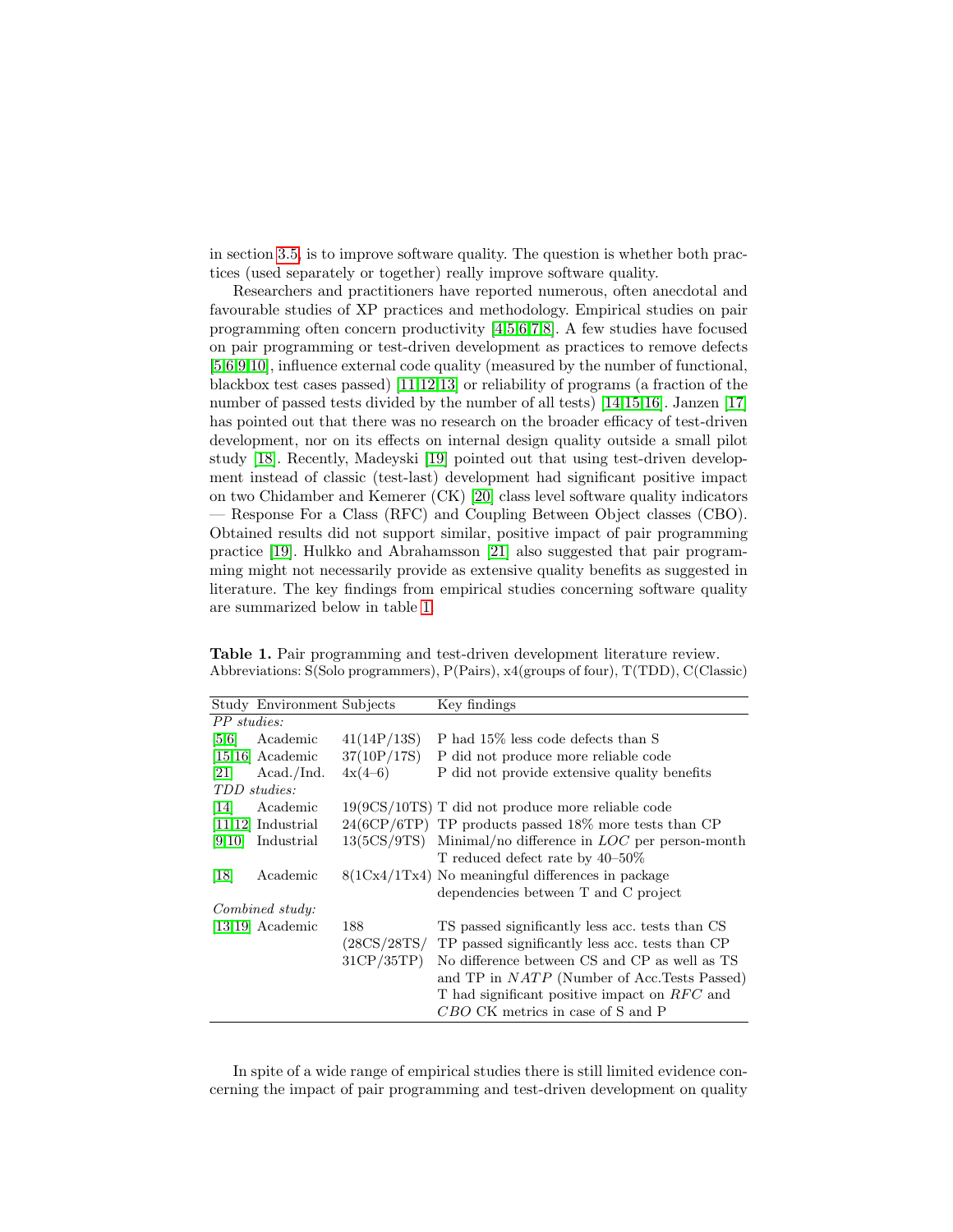of an object-oriented design in terms of dependencies between packages (collections of related classes), which in turn may have impact on external qualities e.g. fault-proneness or maintainability. The aim of this paper is to fill in this gap.

An experiment, performed in 2004 at Wroclaw University of Technology, was aiming to investigate the impact of test-driven development and pair programming practices on different aspects of software development. One of the interesting results of the experiment is that using test-driven development instead of classic testing approach has statistically significant positive impact on class level software quality indicators (RFC and CBO) in case of solo as well as pair programming [\[19\]](#page-11-1). The interesting research question, investigated in this paper, is whether the positive impact of test-driven development on software quality is limited to the class level. It is important question because test-driven development practice (also known by names such as, test-first design and test driven design) is considered not only one of the core programming practices of XP but also one that we use instead of writing detailed design specifications [\[22\]](#page-11-4). Practitioners emphasize that test-driven development is primarily a method of designing software, not just a method of testing [\[23\]](#page-11-5) and that pair programming tend to come up with higher quality designs [\[24\]](#page-11-6).

The quality of an object-oriented design is strongly influenced by a system's package relationships. Loosely coupled and highly cohesive packages are qualities of good design. Therefore to investigate the impact of test-driven development and pair programming on object-oriented design we used Martin's package level dependency metrics [\[25](#page-11-7)[,26\]](#page-11-8) that can be used to measure the quality of an objectoriented design in terms of the interdependences between the packages of that design. Designs which are highly interdependent tend to be rigid, unreusable and hard to maintain [\[25\]](#page-11-7).

Martin's metrics, investigated in this study and measured by our tool [\[27\]](#page-11-9), are defined as follows [\[25\]](#page-11-7):

- $Ca$  (Afferent Couplings) The number of classes outside the package that depend upon classes within the package.
- $Ce$  (Efferent Couplings) The number of classes inside the package that depend upon classes outside the package.
- I (Instability) The ratio  $(Ce/(Ca+Ce))$  of efferent coupling  $(Ce)$  to total coupling  $(Ce+Ca)$ . This metric is an indicator of the package's resilience to change and has the range [0, 1].  $I = 0$  indicates a maximally stable package.  $I = 1$  indicates a maximally instable package.
- $A$  (Abstractness) The ratio of the number of abstract classes to the total number of classes in package. This metric range is  $[0, 1]$ . 0 means concrete package and 1 means completely abstract package.
- $-Dn$  (Normalized Distance from Main Sequence) This is the normalized perpendicular distance of the package from the idealized line  $A + I = 1$ . This metric is an indicator of the package's balance between abstractness and stability. Dn metric's results are within a range of  $[0, 1]$ . A value of zero indicates perfect package design.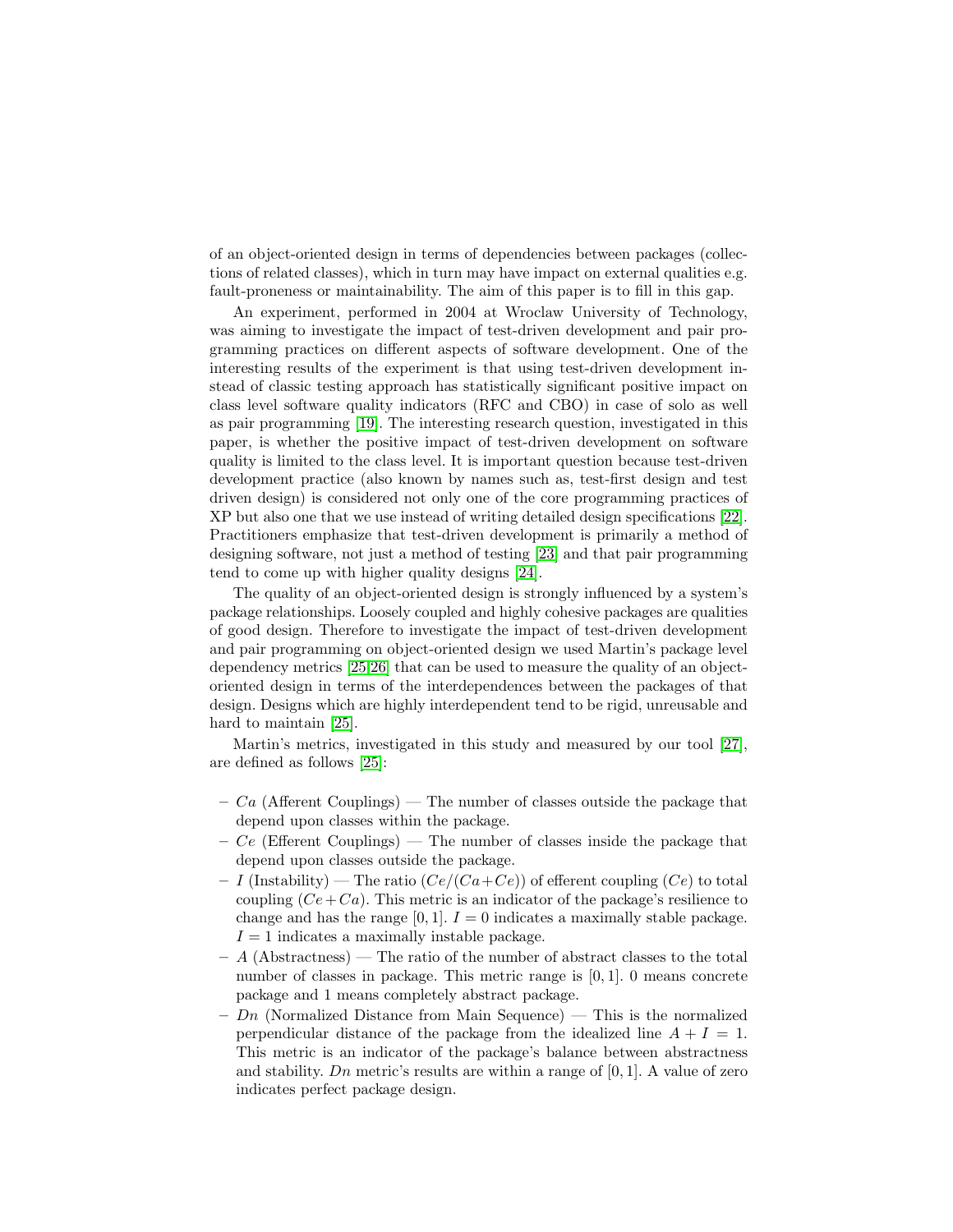Underlying theory about a relationship between the object-oriented metrics and fault-proneness as well as maintainability due to the effect on cognitive complexity has been provided in [\[28\]](#page-11-10) and [\[29\]](#page-11-11).

## 2 Problem Statement

The following definition determines a foundation for the experiment [\[30\]](#page-11-12): Object of study. The objects of study are software development products developed code.

Purpose. The purpose is to evaluate the impact of test-driven development and pair programming practices on software development products.

Quality focus. The quality focus is the object-oriented design quality in terms of the interdependences between packages of that design.

Perspective. The perspective is from the researcher's point of view.

Context. The experiment is run using MSc students as subjects involved in finance-accounting system development.

Summary: The analysis of the developed code for the purpose of evaluation of the test-driven development and pair programming practices impact on the developed code with respect to interdependences between packages from the point of view of the researcher in the context of finance-accounting system development performed by MSc students.

## 3 Experiment Planning

The planning phase of the experiment can be divided into seven steps [\[30\]](#page-11-12): context selection, hypotheses formulation, variables selection, selection of subjects, experiment design, instrumentation and validity evaluation.

#### 3.1 Context Selection

The context of the experiment was the Programming in Java (PIJ) course, and hence the experiment was run off-line [\[30\]](#page-11-12). Java was the programming language, Eclipse 3.0 was the IDE (Integrated Development Environment). All subjects had prior experience at least in C and C++ programming (using object-oriented approach). The PIJ course consisted of seven lectures (90 minutes per each) and fifteen laboratory sessions (also 90 minutes per each). The course introduced Java programming language using test-driven development and pair programming as the key XP practices. The subjects' practical skills in programming in Java using pair programming and test-driven development were evaluated during the first seven laboratory sessions. The experiment took place during the last eight laboratory sessions. The problem (development of the finance-accounting system) was close to the real one (not toy-size). The requirements specification consisted of 27 user stories. The subjects participating in the study were mainly second and third-year (and few fourth and fifth-year) computer science MSc students of Wroclaw University of Technology. In total 188 students were involved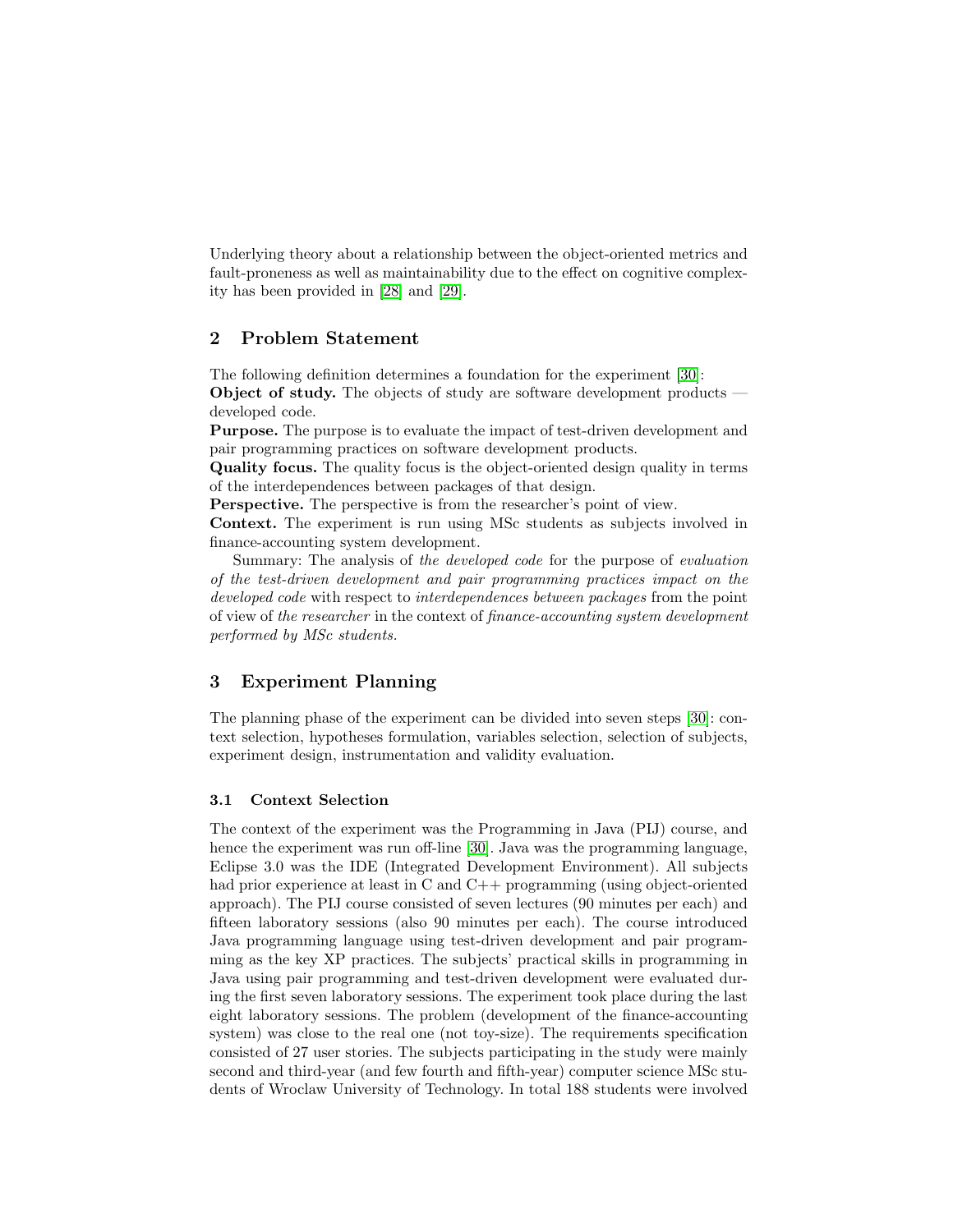in the experiment, see table [2.](#page-5-0) A few people were involved in the experiment planning, operation and analysis.

#### 3.2 Quantifiable Hypotheses Formulation

The crucial aspect of the experiment is to know and formally state what we intend to evaluate in the experiment. This leads us to the formulation of the following quantifiable hypotheses to be tested:

- $H_{0}$  X, CS/TS/CP/TP There is no difference in the mean value of X metric (where X is  $Ca, Ce, I, A$  or  $Dn$ ) between the software development projects using any combination of classic (test-last) / TDD (test-first) testing approach and solo / pair programming development method (CS, TS, CP and TP are used to denote development methods).
- $H_{A X, CS/TS/CP/TP}$  There is a difference in the mean value of X metric between the software development projects using any combination of classic (test-last) / TDD (test-first) testing approach and solo / pair programming development method.

If we reject null hypotheses  $H_0$  x,  $CS/TS/CP/TP$  (where X is Ca, Ce, I, A or  $D_n$ ) we can try to investigate more specific hypotheses concerning differences between development methods (CS vs. TS, CP vs. TP, CS vs. CP, and TS vs. TP).

#### 3.3 Variables Selection

The independent variable is the software development method used (CS, TS, CP or TP). The dependent (response) variables are mean values of Ca, Ce, I, A and Dn (denoted as  $M_X$  where X is  $Ca, Ce, I, A$  or  $Dn$ ).

#### 3.4 Selection of Subjects

The subjects are chosen based on convenience — the subjects are students taking the PIJ course. Prior to the experiment, the students filled in a pre-test questionnaire. The aim of the questionnaire was to get a description of the students' background, see table [2](#page-5-0) for sample results. The ability to generalize from this context is further elaborated when discussing threats to the experiment.

#### <span id="page-4-0"></span>3.5 Design of the Experiment

The design is one factor (the software development method) with four treatments (alternatives):

- Solo programming using classic testing approach tests after implementation (CS).
- Solo programming using test-driven development (TS).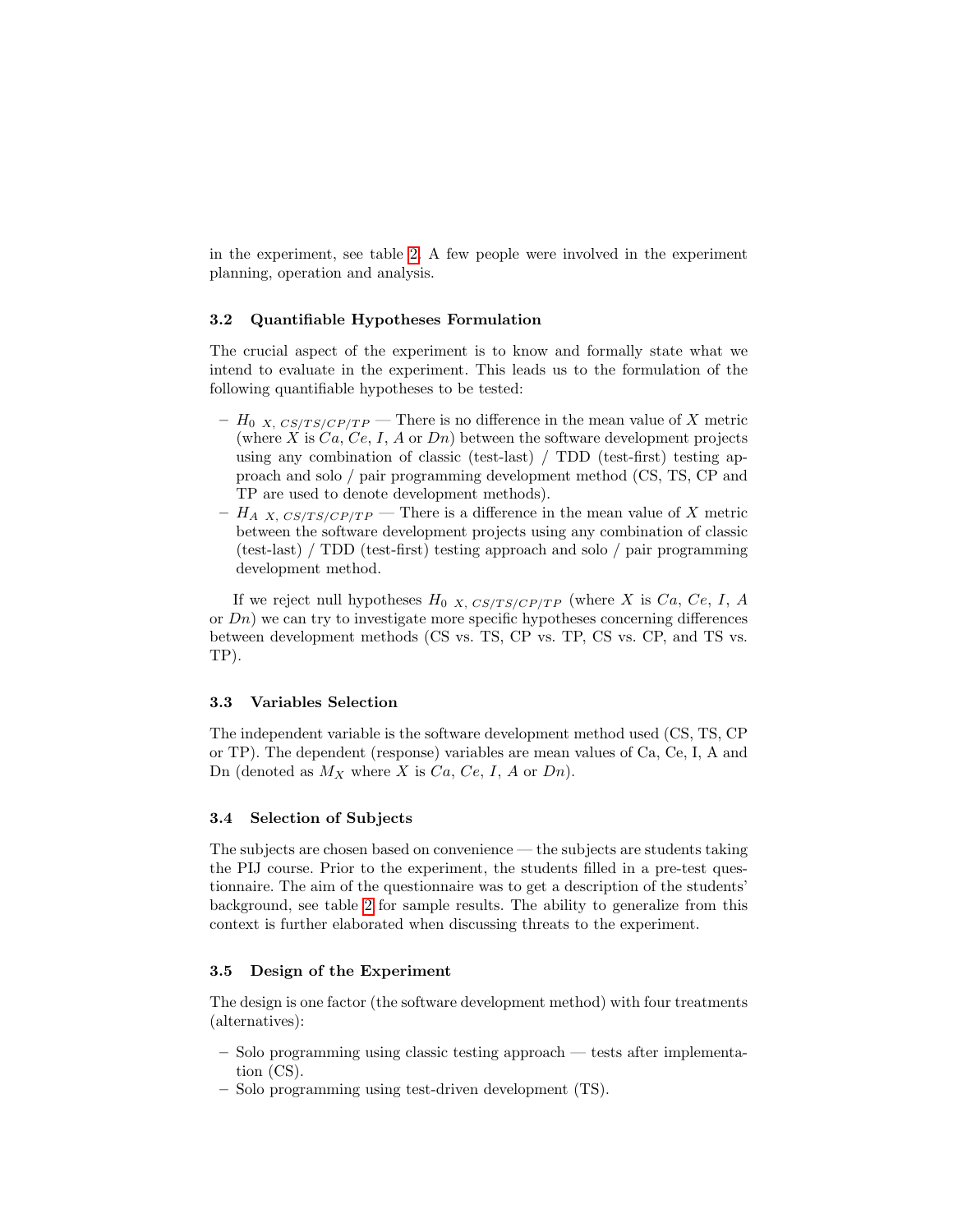<span id="page-5-0"></span>Table 2. The context of the experiment

| Context factor                                                      | ALL. |     | CS TS CP |                 | TP               |
|---------------------------------------------------------------------|------|-----|----------|-----------------|------------------|
| Number of MSc students:                                             | 188  | 28  | 28       | 62              | 70               |
| $-$ on the 2nd year                                                 | 108  | 13  | 16       | 40              | 39               |
| $-$ on the 3rd year                                                 | 68   | 12  | 11       | 18              | 27               |
| $-$ on the 4 <sup>th</sup> year                                     | 10   | 3   | 0        | 3               | $\overline{4}$   |
| $-$ on the 5 <sup>th</sup> year                                     | 2    | 0   | 1        |                 | $\left( \right)$ |
| - with industry experience                                          | 33   | 4   | 6        | 8               | -15              |
| Mean value of:                                                      |      |     |          |                 |                  |
| - Programming experience in years                                   | 3.8  |     |          | 4.1 3.7 3.6 3.9 |                  |
| - Java experience in months                                         | 3.9  | 7.1 | 2.8      |                 | 3.4 3.5          |
| $-$ Another OO language experience in months $20.521.820.919.221.1$ |      |     |          |                 |                  |

- Pair programming using classic testing approach tests after implementation (CP).
- Pair programming using test-driven development (TP).

Pair programming is a practice in which two programmers (called the driver and navigator) work together at one computer, collaborating on the same development tasks (e.g. design, test, code). The driver, is typing at the computer or writing down a design. The navigator observes the work of the driver, reviews the code, proposes test cases and considers the implementations strategic implications [\[5,](#page-10-4)[31\]](#page-11-13). In case of solo programming all activities are performed by one programmer.

Test-driven development is a practice based on specifying piece of functionality as a low level test before writing production code, implementing the functionality so that the test passes, refactoring (e.g. removing duplication) and iterating the process. Tests are run frequently, while writing production code. In case of classic (test-last) development tests are specified after writing production code and less frequently [\[32\]](#page-11-14).

The assignment of subjects to groups was performed first by stratifying the subjects with respect to their skill level, measured by graders, and then assigning them randomly to test-driven development or classic testing approach treatment groups. However the assignment to solo or pair programming teams took into account the people preferences (as it seemed to be more natural and close to agile software development practice).

Students who did not complete the experiment were removed from the analysis. Sixteen teams dropped out, did not check in the final version of their program or did not fill in questionnaires. Therefore, we retained data from 122 teams. The design resulted in an unbalanced design, with 28 solo programmers and 31 pairs using classic testing approach, 28 solo programmers and 35 pairs using test-driven development practice.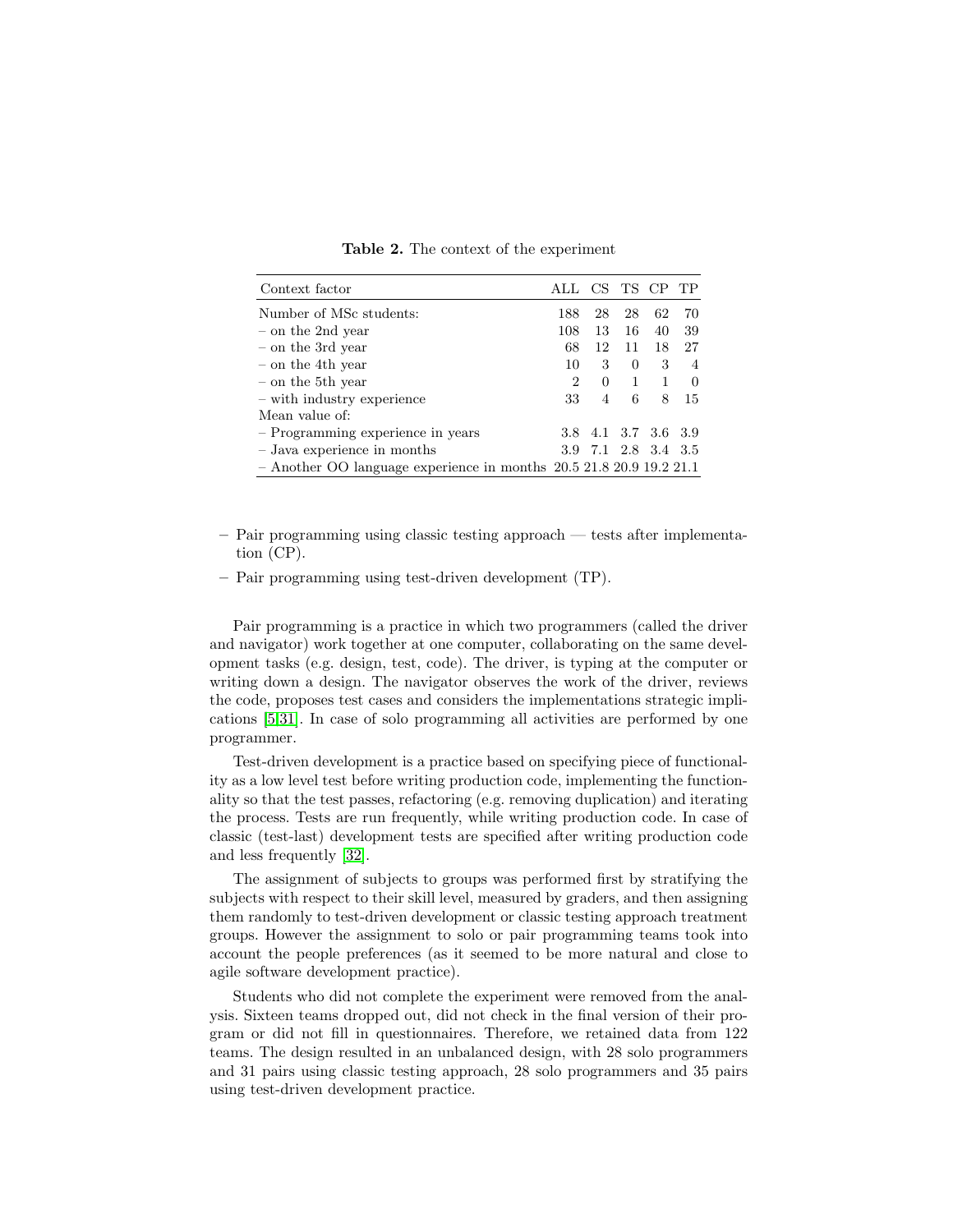#### <span id="page-6-0"></span>3.6 Instrumentation

The instrumentation of the experiment consisted of requirements specification (user stories), pre-test and post-test questionnaires, Eclipse project framework, detailed description of software development methods (CS, TS, CP, TP) and duties of subjects, instructions how to use the experiment infrastructure (e.g. CVS Version Management System) and examples (e.g. sample source code of applications developed using TDD approach and JUnit tests). Martin's metrics were collected using aopmetrics tool [\[27\]](#page-11-9) developed and supported by members of e-Informatyka development team at Wroclaw University of Technology.

#### 3.7 Validity Evaluation

The fundamental question concerning results of each experiment is how valid the results are. When conducting the experiment, there is always a set of threats to the validity of the results. Shadish, Cook and Campbell [\[33\]](#page-11-15) defined four types of threats: statistical conclusion, internal, construct and external validity.

Threats to the statistical conclusion validity are concerned with issues that affect the ability to draw the correct conclusion about relations between the treatment and the outcome of the experiment. Threats to the statistical conclusion validity are considered to be under control. Robust statistical techniques, tools (e.g. Statistica) and large sample sizes to increase statistical power are used. Measures and treatment implementation are considered reliable. However, the risk in the treatment implementation is that the experiment was spread across laboratory sessions. To avoid the risk, access to the CVS repository was restricted to the specific laboratory sessions (access hours and IP addresses). Validity of the experiment is highly dependent on the reliability of the measures. The basic principle is that when you measure a phenomenon twice, the outcome should be the same. The measures used in the experiment are considered reliable because they can be repeated with the same outcomes.

Threats to the internal validity are influences that can affect the independent variable with respect to causality, without the researcher's knowledge. Concerning the internal validity, the risk of rivalry between groups must be considered. The group using the traditional method may do their very best to show that the old method is competitive. On the other hand, subjects receiving less desirable treatments may not perform as well as they generally do. However, the subjects were informed that the goal of the experiment was to measure different development methods not the subjects' skills. Possible diffusion or imitation of treatments were under control of the graders.

Construct validity concerns generalizing the results of the experiment to the concepts behind the experiment. Threats to the construct validity are not considered very harmful. Inadequate explication of constructs does not seem to be the threat as the constructs were defined, before they were translated into measures or treatments. The mono-operation bias is a threat as the experiment was conducted on a single software development project; however, the size of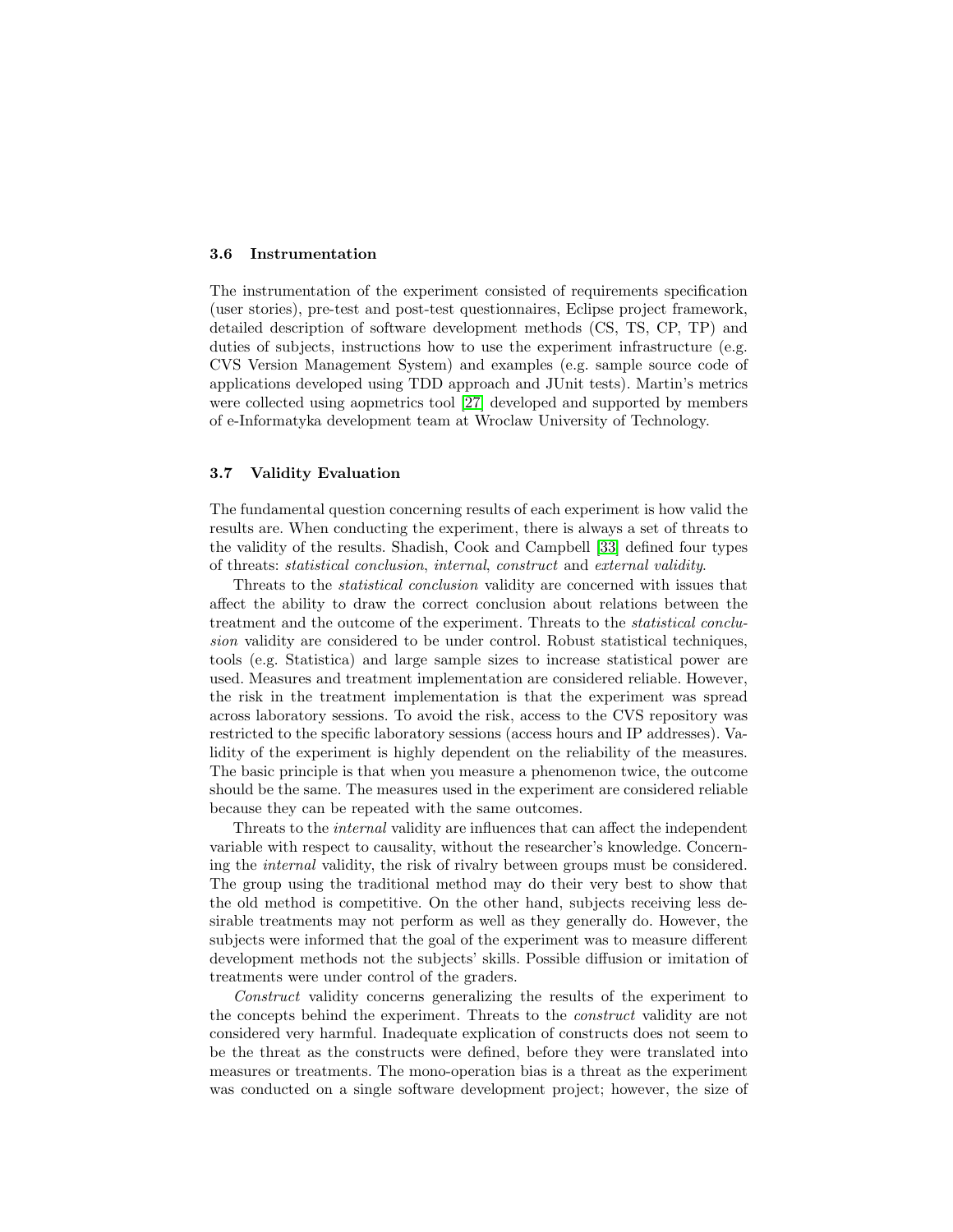the project was not a toy-size. Using a single type of measure would be a monomethod bias threat; however, different measures were used in the experiment.

Threats to external validity are conditions that limit our ability to generalize the results of our experiment to industrial practice. The largest threat is that students (who had short experience in pair programming and test-driven development) were used as subjects. However, Kitchenham et al. [\[34\]](#page-11-16) state that students are the next generation of software professionals, so, are relatively close to the population of interest. In summary, the threats are not regarded as being critical.

## 4 Experiment Operation

The experiment was run at Wroclaw University of Technology in 2004 during eight laboratory sessions. The data was primarily collected by automated experiment infrastructure. Additionally, the subjects filled in pre-test and post-test questionnaires, primarily to evaluate their experience. The package for the experiment was prepared in advance and is described in section [3.6.](#page-6-0)

## 5 Analysis of the Experiment

The experiment data are analysed with descriptive analysis and statistical tests.

#### 5.1 Descriptive Statistics

Descriptive statistics of gathered Martin's metrics are summarized in table [3.](#page-8-0) Columns "Mean", "StdDev", "Max", "Median" and "Min" state for each metric and development method ("DevMeth") the mean value, standard deviation, maximum, median, minimum, respectively.

The first impression is that development methods performed similarly. Results shown in table [3](#page-8-0) also indicate imperfect package design (e.g. values of normalized distance from main sequence are close to 1), no matter which development method was used.

#### 5.2 Hypotheses Testing

Experimental data are analysed using models that relate the dependent variable to the factor under consideration. The use of these models involves making assumptions concerning the data that need to be validated. Therefore we run some exploratory analysis on the collected data to check whether they follow the assumptions of the parametric tests:

- Normal distribution the collected data come from a population that has a normal distribution.
- Interval or ratio scale the collected data must be measured at an interval or ratio level (since parametric tests work on the arithmetic mean).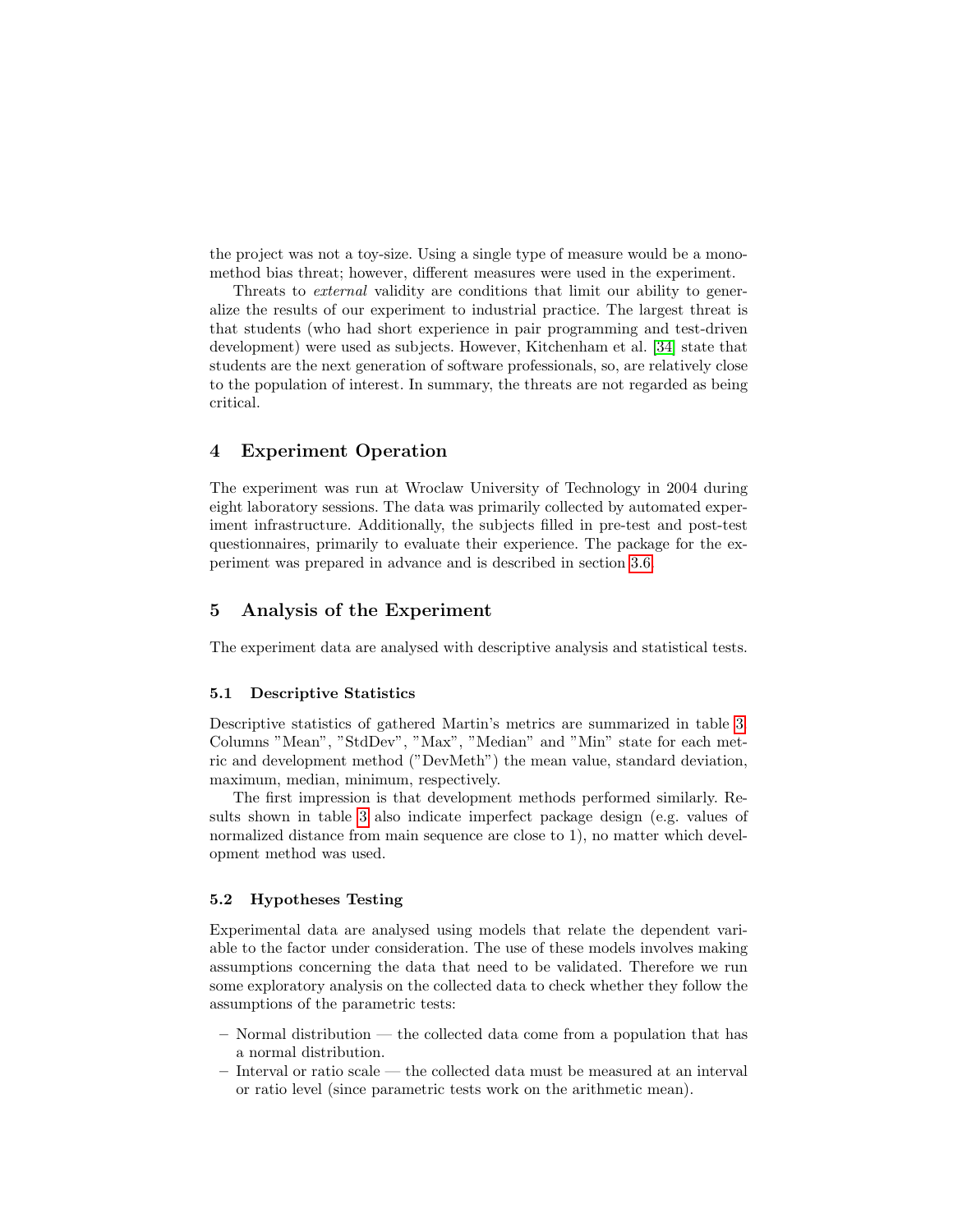<span id="page-8-0"></span>

|    | Metric DevMeth Mean StdDev Max Median Min |     |         |      |                |                |
|----|-------------------------------------------|-----|---------|------|----------------|----------------|
| Ca | CS                                        | .46 | 1.12    | 4.50 | $\overline{0}$ | 0              |
|    | TS                                        | .20 | .72     | 2.75 | 0              | 0              |
|    | $\rm CP$                                  | .31 | .98     | 3.60 | 0              | 0              |
|    | TP                                        | .11 | .50     | 2.80 | 0              | 0              |
| Сe | CS                                        | .24 | .53     | 1.67 | $\overline{0}$ | $\overline{0}$ |
|    | TS                                        | .17 | .53     | 2.25 | $\overline{0}$ | $\overline{0}$ |
|    | СP                                        | .15 | .49     | 2.00 | 0              | 0              |
|    | TP                                        | .07 | .31     | 1.60 | 0              | $\overline{0}$ |
| I  | CS                                        | .08 | .17     | .54  | 0              | 0              |
|    | TS                                        | .07 | .22     | 1.00 | 0              | 0              |
|    | $\rm CP$                                  | .03 | $.10\,$ | .34  | 0              | 0              |
|    | TP                                        | .03 | .12     | .50  | 0              | 0              |
| А  | CS                                        | .00 | .02     | .08  | 0              | 0              |
|    | TS                                        | .01 | .02     | .08  | 0              | 0              |
|    | $\rm CP$                                  | .01 | .03     | .17  | 0              | 0              |
|    | TP                                        | .00 | $.02\,$ | .09  | $\overline{0}$ | 0              |
| Dn | CS                                        | .92 | .18     | 1.00 | 1.00           | .42            |
|    | TS                                        | .92 | .22     | 1.00 | 1.00           | $\overline{0}$ |
|    | СP                                        | .96 | $.10\,$ | 1.00 | 1.00           | .66            |
|    | TР                                        | .97 | .12     | 1.00 | 1.00           | .50            |

Table 3. Descriptive statistics of Martin's metrics

<span id="page-8-1"></span>

|  |  |  |  | Table 4. Tests of Normality |  |
|--|--|--|--|-----------------------------|--|
|--|--|--|--|-----------------------------|--|

|          |             |      |    | Metric DevMeth Kolmogorov-Smirnov <sup>1</sup> |      |    | Shapiro-Wilk                                                                  |
|----------|-------------|------|----|------------------------------------------------|------|----|-------------------------------------------------------------------------------|
|          |             |      |    |                                                |      |    | Statistic df <sup>2</sup> Significance Statistic df <sup>2</sup> Significance |
| $M_{Ca}$ | $_{\rm CS}$ | .480 | 28 | .000                                           | .481 | 28 | .000                                                                          |
|          | TS          | .536 | 28 | .000                                           | .287 | 28 | .000                                                                          |
|          | CP          | .529 | 31 | .000                                           | .350 | 31 | .000                                                                          |
|          | TP          | .529 | 35 | .000                                           | .232 | 35 | .000                                                                          |
| $M_{Ce}$ | CS          | .494 | 28 | .000                                           | .495 | 28 | .000                                                                          |
|          | <b>TS</b>   | .519 | 28 | .000                                           | .370 | 28 | .000                                                                          |
|          | CP          | .527 | 31 | .000                                           | .353 | 31 | .000                                                                          |
|          | TP          | .536 | 35 | .000                                           | .254 | 35 | .000                                                                          |
| $M_I$    | CS          | .496 | 28 | .000                                           | .494 | 28 | .000                                                                          |
|          | <b>TS</b>   | .517 | 28 | .000                                           | .366 | 28 | .000                                                                          |
|          | CP          | .529 | 31 | .000                                           | .348 | 31 | .000                                                                          |
|          | TP          | .539 | 35 | .000                                           | .251 | 35 | .000                                                                          |
| $M_A$    | CS          | .509 | 28 | .000                                           | .342 | 28 | .000                                                                          |
|          | TS          | .535 | 28 | .000                                           | .295 | 28 | .000                                                                          |
|          | $\rm CP$    | .539 | 31 | .000                                           | .176 | 31 | .000                                                                          |
|          | TP          | .539 | 35 | .000                                           | .161 | 35 | .000                                                                          |
| $M_{Dn}$ | CS          | .466 | 28 | .000                                           | .521 | 28 | .000                                                                          |
|          | TS          | .455 | 28 | .000                                           | .400 | 28 | .000                                                                          |
|          | CP          | .514 | 31 | .000                                           | .409 | 31 | .000                                                                          |
|          | TР          | .518 | 35 | .000                                           | .284 | 35 | .000                                                                          |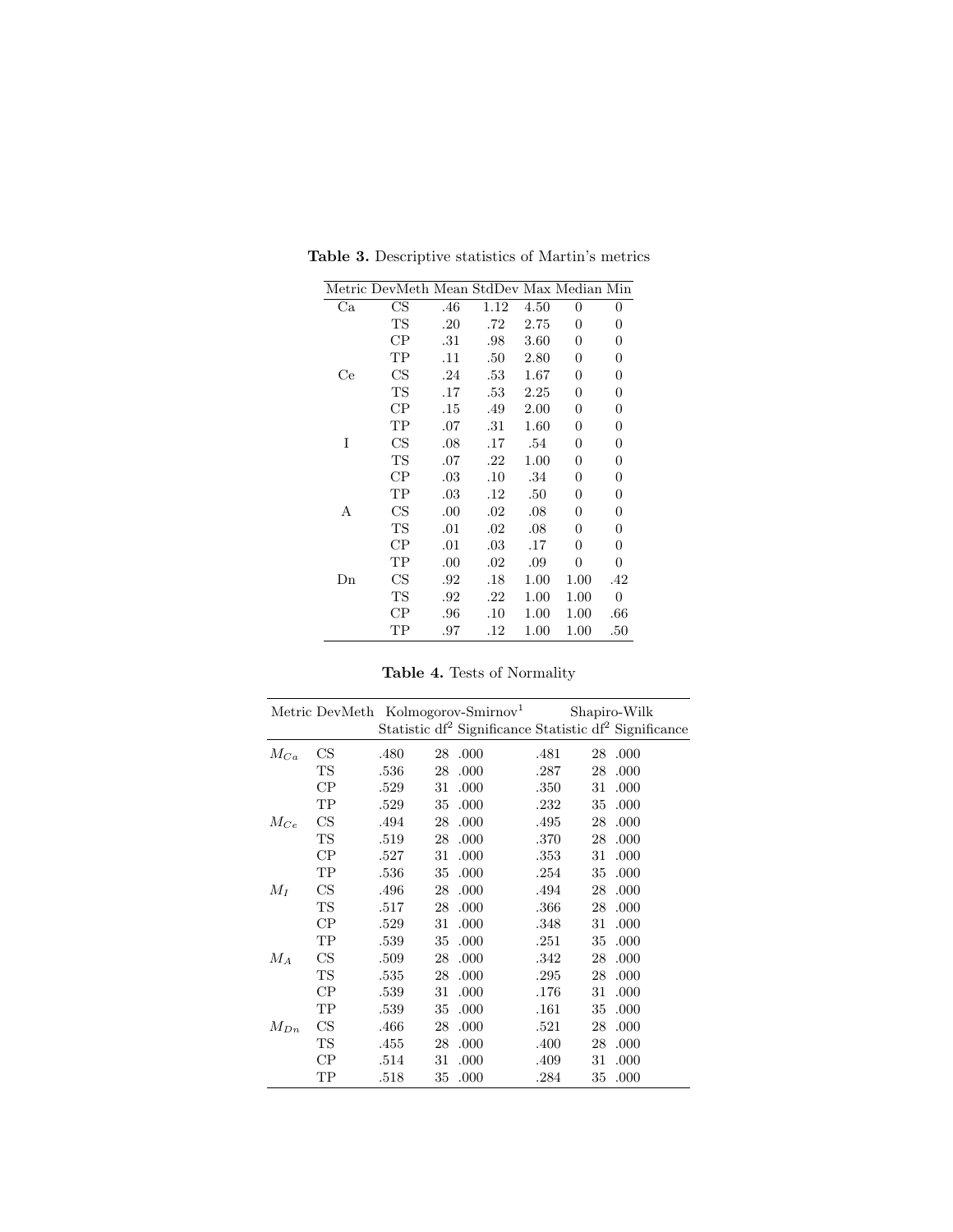– Homogeneity of variance — roughly the same variances between groups or treatments (as we use different subjects).

We find that — according to the Kolmogorov-Smirnov and Shaprio-Wilk statistic (see table [4\)](#page-8-1) — the data are not normally distributed. This finding alerts us to the fact that a nonparametric test should be used.

Hypotheses  $H_0$  X,  $CS/TS/CP/TP$  (where X is Ca, Ce, I, A or Dn) are evaluated using the Kruskal-Wallis one way analysis of variance by ranks. The Kruskal-Wallis test is used for testing differences between the four experimental groups (CS, TS, CP, TP) when different subjects are used in each group. Table [5](#page-9-0) shows test statistics and significances.

Table 5. Kruskal-Wallis Test Statistics — grouping variable: DevMeth

<span id="page-9-0"></span>

|                                              |  |  | $M_{Ca}$ $M_{Ce}$ $M_I$ $M_A$ $M_{Dn}$ |
|----------------------------------------------|--|--|----------------------------------------|
| Chi-Square                                   |  |  | 2.917 2.323 2.402 2.039 2.420          |
| Asymp. Significance .405 .508 .493 .564 .490 |  |  |                                        |

We can conclude that the software development method used by the subjects do not significantly affected interdependencies between the packages.

## 6 Summary and Conclusions

It appeared that package level design quality indicators (namely package dependencies in an object-oriented design) were not significantly affected by development method. Using test-driven development instead of classic (test-last) testing approach as well as pair programming instead of solo programming had not significant impact on package dependencies. Previous research revealed that using test-driven development instead of classic testing approach had statistically significant positive impact on some class level software quality indicators (namely CBO and RFC) in case of solo as well as pair programming [\[19\]](#page-11-1). Combined results suggest that the positive impact of test-driven development on software quality may be limited to class level. Therefore software engineers and academics may benefit from using test-driven development but they should take care of package level design issues. Further research is needed to replicate the study, to evaluate the impact in other contexts (e.g. in industry) as well as on other package level software quality indicators and to establish evidence.

## 7 Acknowledgments

The author would like to thank the students for participating in the investigation, the graders and the members of the e-Informatyka team (Michał Stochmiałek,

<sup>&</sup>lt;sup>1</sup> Lilliefors Significance Correction.

<sup>2</sup> Degrees of freedom.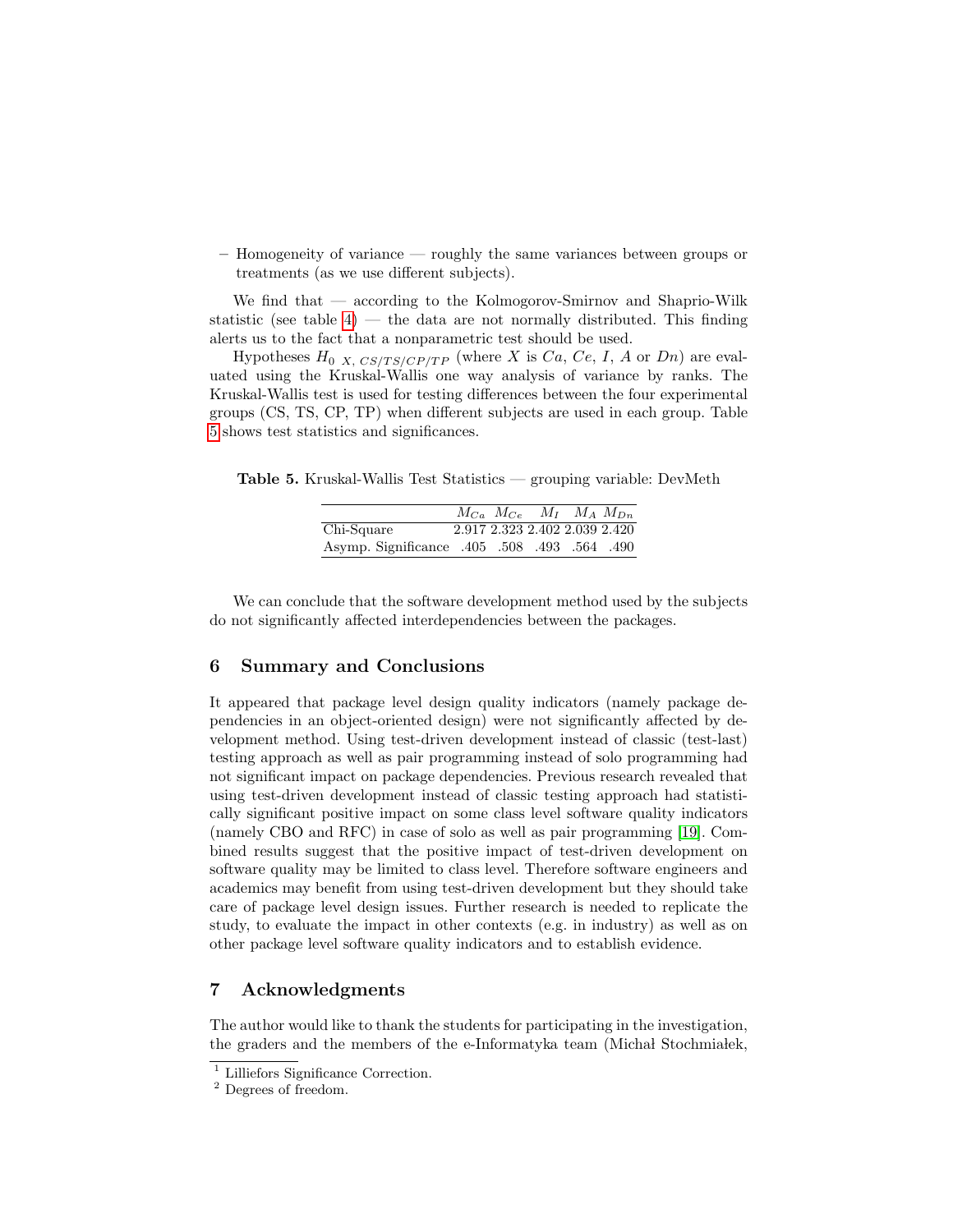Wojciech Gdela, Tomasz Poradowski, Jacek Owocki, Grzegorz Makosa, Mariusz Sadal) for their help during development of the measurement infrastructure (e.g. aopmetrics tool [\[27\]](#page-11-9)).

## References

- <span id="page-10-0"></span>1. Beck, K.: Test Driven Development: By Example. Addison-Wesley (2002)
- <span id="page-10-1"></span>2. Williams, L., Kessler, R.: Pair Programming Illuminated. Addison-Wesley (2002)
- <span id="page-10-2"></span>3. Beck, K.: Extreme Programming Explained: Embrace Change. 2nd edn. Addison-Wesley (2004)
- <span id="page-10-3"></span>4. Nosek, J.T.: The case for collaborative programming. Communications of the ACM 41(3) (1998) 105–108
- <span id="page-10-4"></span>5. Williams, L., Kessler, R.R., Cunningham, W., Jeffries, R.: Strengthening the case for pair programming. IEEE Software  $17(4)$  (2000) 19–25
- <span id="page-10-5"></span>6. Williams, L.: The Collaborative Software Process. PhD thesis, University of Utah (2000)
- <span id="page-10-6"></span>7. Nawrocki, J.R., Wojciechowski, A.: Experimental evaluation of pair programming. In: ESCOM '01: European Software Control and Metrics. (2001) 269–276
- <span id="page-10-7"></span>8. Nawrocki, J.R., Jasiński, M., Olek, L., Lange, B.: Pair Programming vs. Sideby-Side Programming. In Richardson, I., Abrahamsson, P., Messnarz, R., eds.: EuroSPI. Volume 3792 of Lecture Notes in Computer Science., Springer (2005) 28–38
- <span id="page-10-8"></span>9. Williams, L., Maximilien, E.M., Vouk, M.: Test-Driven Development as a Defect-Reduction Practice. In: ISSRE '03: Proceedings of the 14th International Symposium on Software Reliability Engineering, Washington, DC, USA, IEEE Computer Society (2003) 34–48
- <span id="page-10-9"></span>10. Maximilien, E.M., Williams, L.A.: Assessing Test-Driven Development at IBM. In: ICSE '03: Proceedings of the 25th International Conference on Software Engineering, IEEE Computer Society (2003) 564–569
- <span id="page-10-10"></span>11. George, B., Williams, L.A.: An Initial Investigation of Test Driven Development in Industry. In: SAC '03: Proceedings of the 2003 ACM Symposium on Applied Computing, ACM (2003) 1135–1139
- <span id="page-10-11"></span>12. George, B., Williams, L.A.: A structured experiment of test-driven development. Information and Software Technology 46(5) (2004) 337–342
- <span id="page-10-12"></span>13. Madeyski, L.: Preliminary Analysis of the Effects of Pair Programming and Test-Driven Development on the External Code Quality. In Zieliński, K., Szmuc, T., eds.: Software Engineering: Evolution and Emerging Technologies. Volume 130 of Frontiers in Artificial Intelligence and Applications. IOS Press (2005) 113–123
- <span id="page-10-13"></span>14. Müller, M.M., Hagner, O.: Experiment about test-first programming. IEE Proceedings - Software 149(5) (2002) 131–136
- <span id="page-10-14"></span>15. Müller, M.M.: Are Reviews an Alternative to Pair Programming? In: EASE '03: Conference on Empirical Assessment In Software Engineering. (2003)
- <span id="page-10-15"></span>16. Müller, M.M.: Are Reviews an Alternative to Pair Programming? Empirical Software Engineering 9(4) (2004) 335–351
- <span id="page-10-16"></span>17. Janzen, D.S.: Software Architecture Improvement through Test-Driven Development. In: OOPSLA '05: Companion to the 20th annual ACM SIGPLAN conference on Object-oriented programming, systems, languages, and applications, New York, NY, USA, ACM Press (2005) 222–223